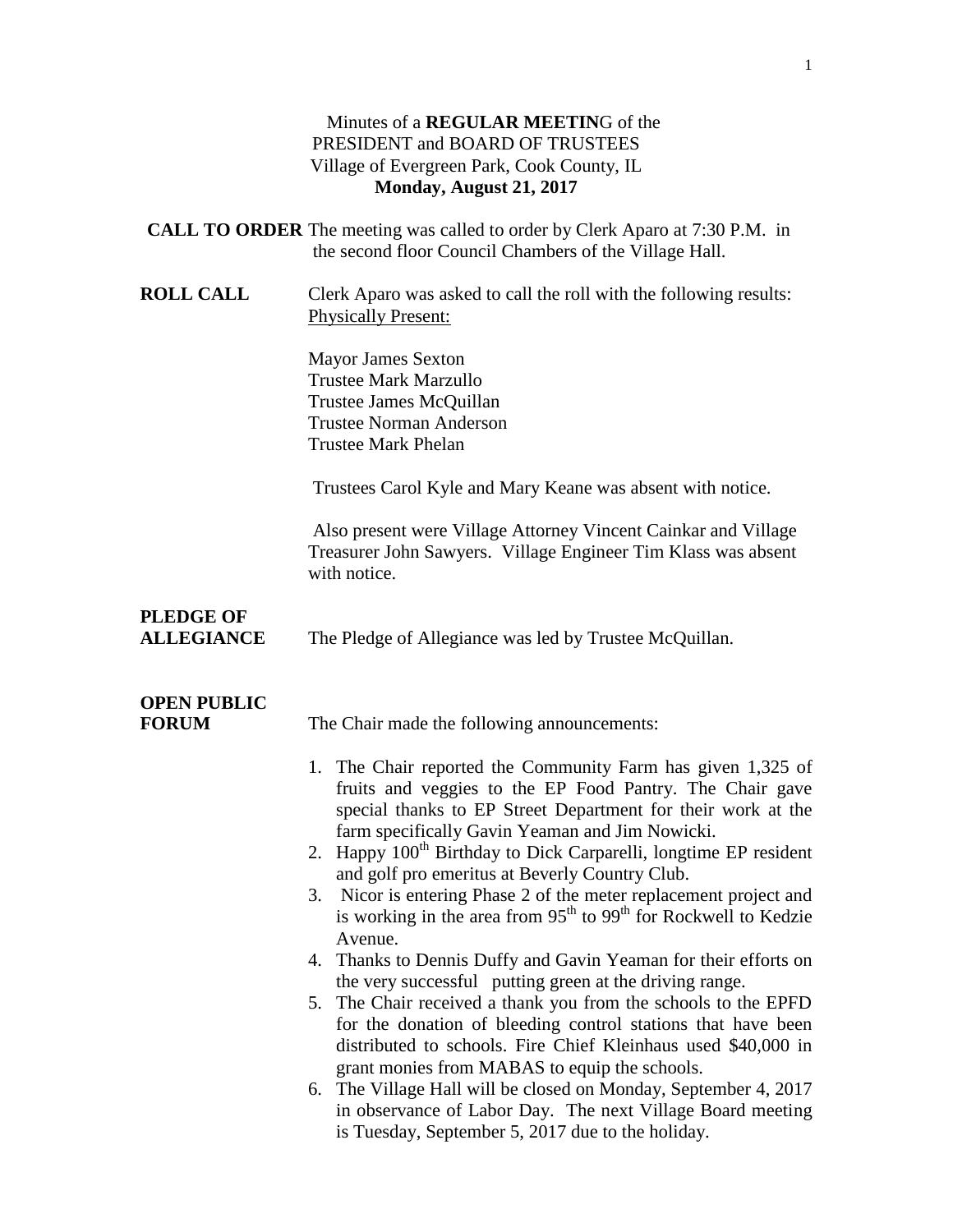- 7. On line water bill payments are being accepted.
- 8. Mr. Mike Knieps gave the annual water leak survey results. There were a total of fifteen leaks, twelve hydrants, two water mains and one water service.
- 9. Vehicle stickers are on sale at the Village Hall and the deadline for purchase is September 15, 2017. The Currency at 3200 W 95<sup>th</sup> Street and PLS Check Cashers at 2507 W. 95<sup>th</sup> St. are also selling stickers for a nominal fee. Both have extended hours for your convenience.
- 10. Sunday September 10, 2017 a live musical concert at the 50 Acre Park by our home town son, Perry Danos with his band Backstreet at 5:00 p.m.
- 11. Home town girl, Katie Quick performs a musical concert at the 50 acre park on Sunday, September 17, 2017 at 5:00 p.m.
- 12. Friday, September 1, 2017 from 1:00 to 2:30 p.m. Central Middle School holds their annual block party for students to promote PBIS (Positive Based Intervention Supports).
- 13. Evergreen Park High School hosts their annual Homecoming Parade on Friday, September 22, 2017 at 3:30 p.m.
- 14. The Village will host the Hot Rod Classic Car Show at Yukich Field on Friday, September 29, 2017 from 3:00 to 10:00 pm. Proceeds will benefit Michael Mosier's "DEFEAT DIPG Foundation".
- 15. Sunday, October 15, 2017 from 9:00 a.m. to 2:00 pm at Yukich Field the Knight Family will host a "5K for TK" walk event followed by a picnic in honor of Tony Knight.
- 16. Farmers Market opens at 7:00 am until 1:00 pm every Thursday at Yukich Fields until October 2017.

# **OPEN PUBLIC**

**AUDIENCE** Mr. Percy Allen, 2600 Block of 89<sup>th</sup> Street asked if training is required for operation of the bleeding stations. Fire Chief Kleinhaus responded it is for the use of emergency personnel/school staff and all of them have been trained.

> Mr. Brandt, 9400 Block of Turner thanked Mayor Sexton and the EP Police Department for the improvement of the situation with teens in the area. He also commended the Nicor Gas meter crew for their professionalism while changing the meter in his house.

> Woman resident, (refused to give her name) lives in the area of the 9200 Block of Spaulding; stated she is still in need of assistance with a raccoon problem. She stated they are attracted to the ground fruit from trees and the contents of garbage containers not tightly closed. She has counted up to twenty raccoons in her area and stated she recently trapped a 100 pound raccoon. The Chair asked what she does with them. She said she would tell him off the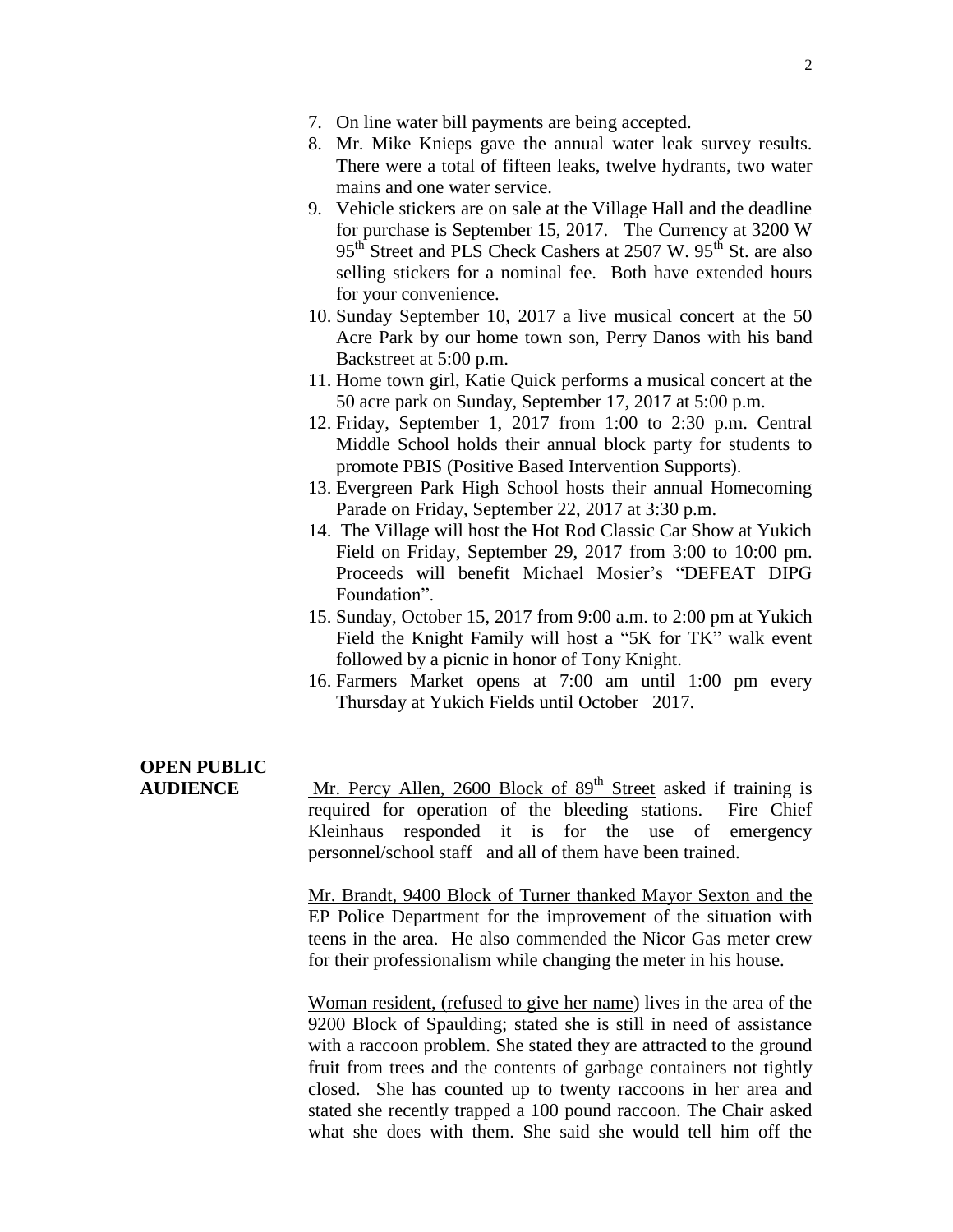record after the meeting. She added Dr. Alexander, (Administrator of Cook County Animal Control) has called the Mayor. The Mayor responded no one from Cook County has contacted him and he is available to meet with Dr. Alexander. She also requested the Village display and distribute the information she shared on how **to not attract** raccoons. The Chair directed Gavin Yeaman to meet with Anna tomorrow morning to assess the situation.

Mrs. Helen Cuprisin, 9200 Block of Homan Avenue, stated she has an issue with the recent driveway replacement work done by Nicor. She damaged her car bumper on a forming board they left in the driveway. She has left two messages for Mr. Ray Fazio of Nicor with no response. The Chair directed Gavin Yeaman to meet with Mrs. Cuprisin tomorrow morning.

## **REGULAR**

**AGENDA** Motion by Trustee Phelan second by Trustee McQuillan to waive the reading of the minutes of the July 17, 2017 Regular Meeting of the President and Board of Trustees and approved as presented was passed by unanimous voice vote and so ordered by the Chair.

### **ZONING BOARD MEETING**

**JULY 11, 2017** Motion by Trustee Marzullo second by Trustee Anderson to waive the reading and approve the minutes of the July 11, 2017 of the Zoning Board of Appeals of the Village of Evergreen Park. The ZBA recommended denying the petition for a rear yard setback variation located at  $2816$  W.  $99<sup>th</sup>$  Street. The Chair said he met with the owners and they will resubmit modified construction plans and then will be able to proceed. The Village Board voted to accept the variation as presented by the Chair and was passed by unanimous voice vote and so ordered by the Chair.

### **RESOLUTION NO. 19-2016 & RESOLUTION**

**20-2016** Motion by Trustee Phelan second by Trustee Marzullo, to approve **Resolution NO. 19-2017 & RESOLUTION NO. 20-2017** with expenditures of the General Corporate Fund of \$ 580,413.76 the Water Management Fund in the amount of \$326,615.95 and the  $95<sup>th</sup>$  Street TIF Fund \$ 28,682.83 and the Capital Improvement Fund, \$ 7,301.72 and the Self Insurance Fund, \$ 1,78.65 and Street Bond Fund \$ 59,990.00 for a total of \$ 1,004,282.91. **RESOLUTION NO. 20-2017** with expenditures of the General Corporate Fund of \$ 262,329.14 the Water management Fund in the amount of  $$ 245,707.36$ ; the  $95<sup>th</sup>$  Street TIF Fund  $$ 32,448.11$ and the Capital Improvement Fun d, \$93,111.00 and the Street Bond Fund, \$25,640 for a total of \$ 659,235.61. Upon roll call, voting YES: Trustees Marzullo, McQuillan, Anderson and Phelan;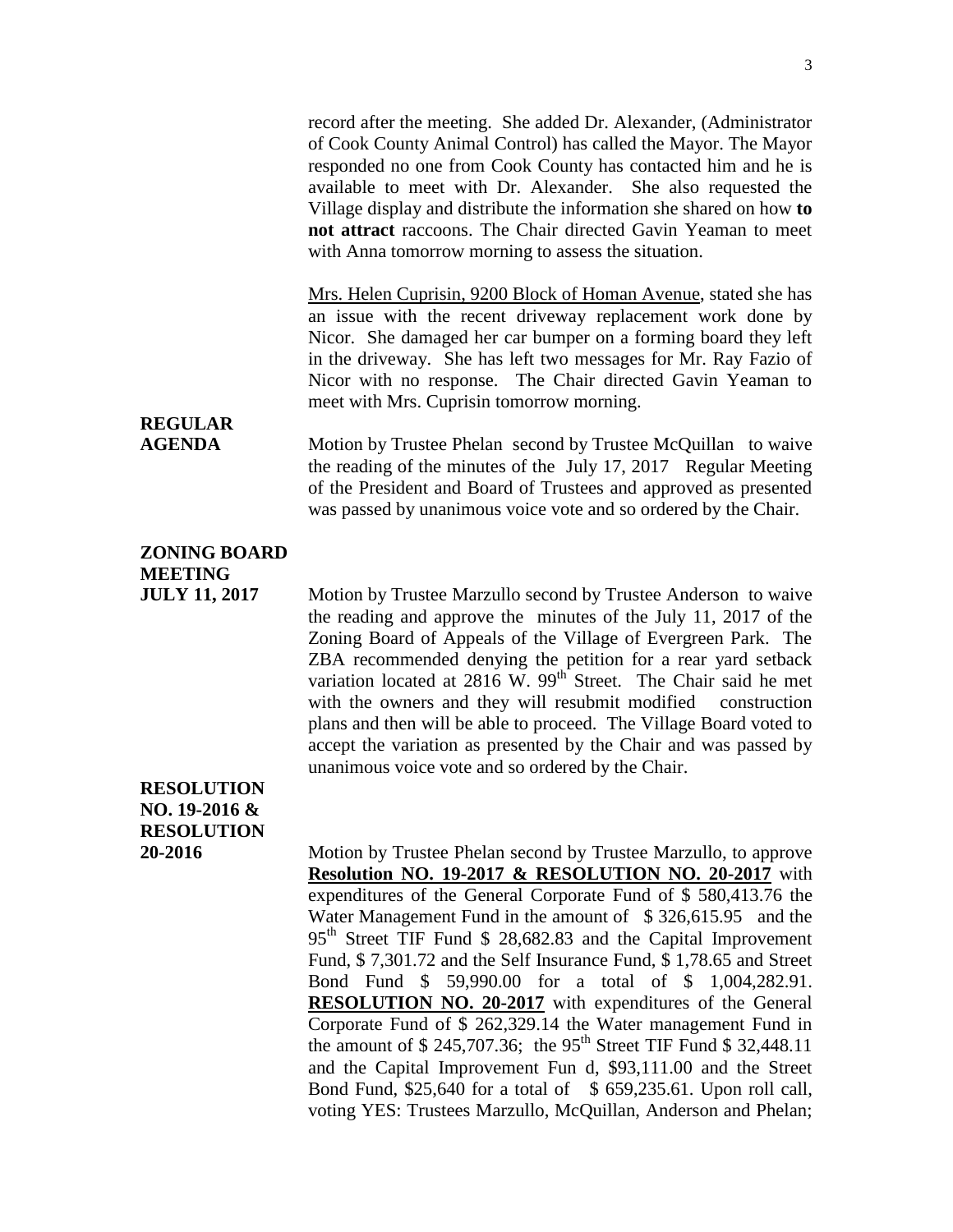voting NO: NONE. The motion was passed and so ordered by the Chair.

## **VILLAGE COLLECTOR'S**

**REPORT** Motion by Trustee McQuillan second by Trustee Marzullo to approve the Village Treasurer's report for July 2017 in the amount of \$ 3,323,183.20. The motion was passed by unanimous voice vote and so ordered by the Chair.

#### **WATER COLLECTORS REPORT**

Motion by Trustee Phelan second by Trustee Anderson to approve the Water Collectors Report July 2017 with a total of \$ 759,478.20. The motion was passed by unanimous voice vote and so ordered by the Chair.

#### **VILLAGE TREASURER REPORT**

Motion by Trustee Marzullo second by Trustee McQuillan to approve the Village Treasurer's report for July 2017 with \$6,257,448.24 in the General Fund and \$ 4,240,246.23 in the Sewer and Water Fund. The motion was passed by unanimous voice vote and so ordered by the Chair.

#### **BUSINESS CERTIFICATES**

Motion by Trustee McQuillan second by Trustee Marzullo to approve the business license regulation certificate for **POSEY TAX & ACCOUNTING SERVICES, LLC ( Suite # 9)** to operate a tax preparation and accounting services office located at 9500 S. Avers. Upon roll call, voting YES: Trustees McQuillan, Anderson, Phelan and Marzullo; voting NO: NONE. The motion was passed and so ordered by the Chair.

Motion by Trustee Phelan second by Trustee Anderson to approve the business license regulation certificate for **ULTA BEAUTY** to operate retail sales and salon located at 9620 S. Western Avenue. Upon roll call, voting YES: Trustees Anderson, Phelan, Marzullo and McQuillan; voting NO: NONE. The motion was passed and so ordered by the Chair.

Motion by Trustee McQuillan second by Trustee Marzullo to approve the business license regulation certificate for **S & J HOSPITALITY, LLC D/B/A UNIDAD to** operate a Latin themed restaurant at  $3339$  W.  $95<sup>th</sup>$  Street (formerly Coren Jewelers). Upon roll call, voting YES: Trustees Phelan, Marzullo,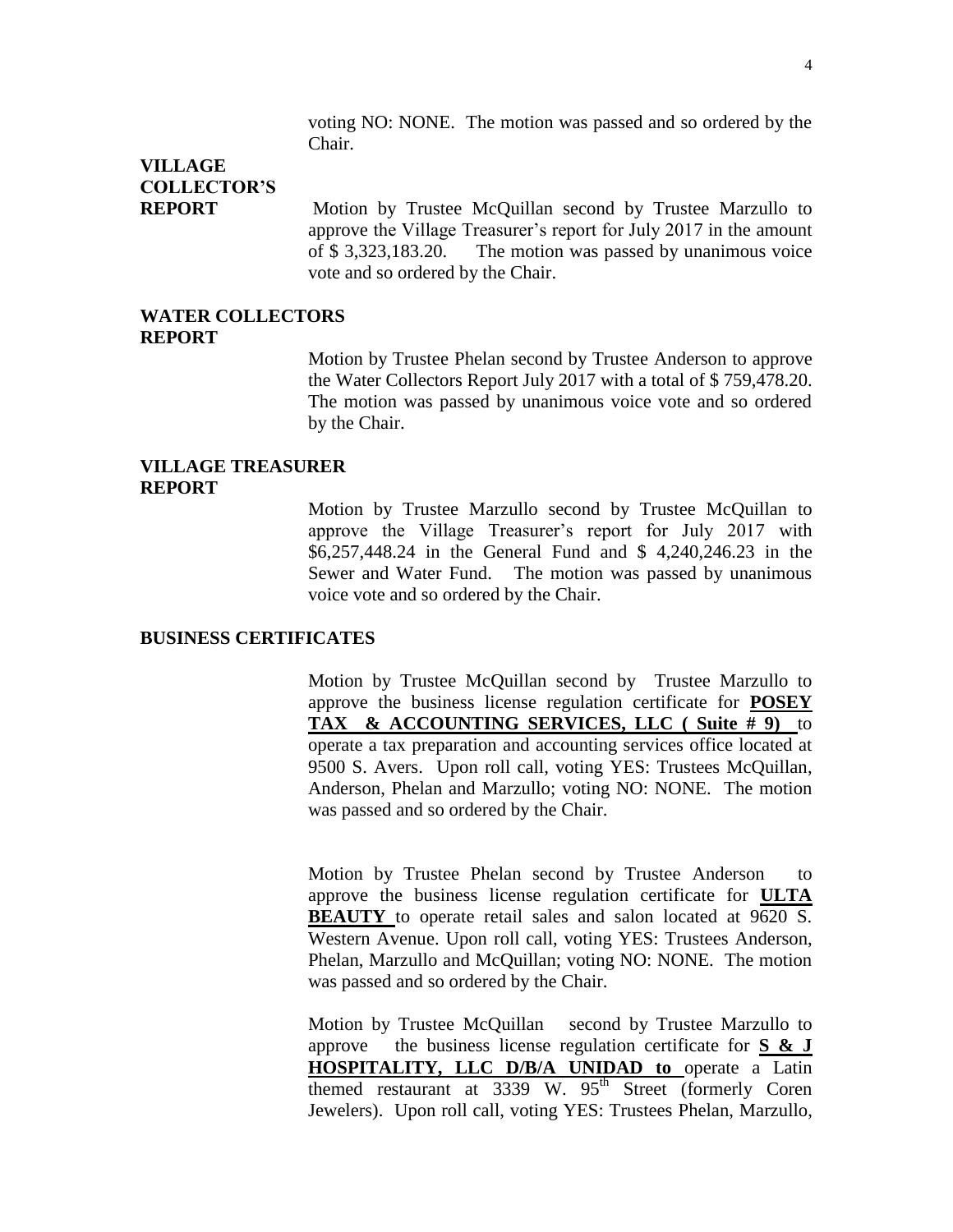McQuillan and Anderson; voting NO: NONE. The motion was passed and so ordered by the Chair.

Motion by Trustee Kyle second by Trustee Marzullo to approve the business license regulation certificate for **NORNAT XII, INC. D/B/A MCDONALD'S (New Owner Only) located** at 8715 S. Kedzie Avenue. Upon roll call voting YES: Trustees Marzullo, McQuillan, Anderson and Phelan; voting NO: NONE. The motion was passed and so ordered by the Chair.

### **POLICE DEPT.**

**VACANCY/HIRE** Motion by Trustee Anderson second by Trustee Phelan to approve Police Chief Saunders request to declare one vacancy due to the resignation of one police officer and hire one replacement patrol officer from the April 7, 2017 Probationary Patrol Officer Eligibility list. Upon roll call voting YES: Trustees McQuillan, Anderson, Phelan and McQuillan; voting NO: NONE. The Motion was passed and so ordered by the Chair.

#### **REQUEST TO SELL PD VEHICLES**

Motion by Trustee Marzullo second by Trustee McQuillan to approve the request from Police Chief Saunders to sell (2) two used 2014 Ford Explorers Unit #2920 for \$5,100.00 and Unit #2965 for \$5,500 to Currie Motors. Upon roll call voting YES: Trustees Anderson, Phelan, Marzullo and McQuillan; voting NO: NONE. The Motion was passed and so ordered by the Chair.

### **MARTRYS FEST**

**REQUEST** Motion by Trustee McQuillan second by Trustee Marzullo to approve the request from Queen of Martyrs Parish to hold the annual Martyrs Fest event with a beer garden on Friday, September 22 – Sunday, September 24, 2017. Upon roll call voting YES: Trustees Phelan, Marzullo, McQuillan and Anderson; voting NO: NONE. The Motion was passed and so ordered by the Chair.

### **MOST HOLY**

**REDEEMER 5K** Motion by Trustee Phelan second by Trustee Anderson to approve the annual request from Most Holy Redeemer for the 5 K Raider Run on Thursday, September 14, 2107. Upon roll call voting YES: Trustees Marzullo, McQuillan, Anderson and Phelan; voting NO: NONE. The Motion was passed and so ordered by the Chair.

#### **ST. BERNADETTE**

#### **FAMILY FEST** INFORMATION ONLY-Request passed at a previous Board meeting. Everyone is encouraged to attend St. Bernadette's Family Fest on Sunday, August 28, 2017 with an outdoor mass, cow pie bingo, music and children's games.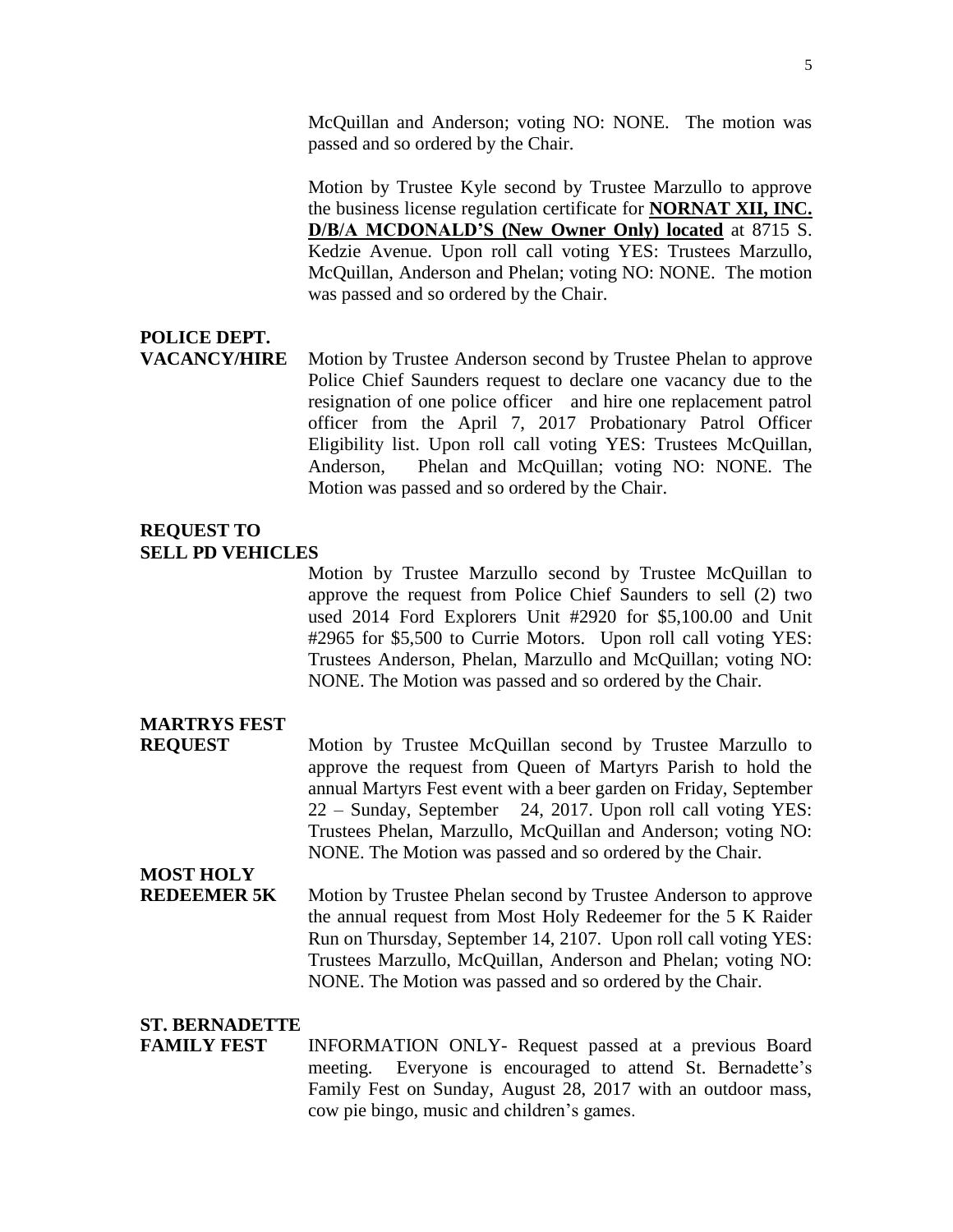**DEPT. HEADS** OCS Director, Mary Ann Diehl reported Meijer Foods is once again donating to the Evergreen Food Pantry from August through September 15, 2017. Meijer Double match days on Friday September 1 and Saturday, September 2, 2017 will increase a \$10.00 donation to \$30.00 donated to the Evergreen Park Food Pantry.

> The Chair stated the concert last night by Rich Daniels City Light Orchestra was outstanding. Dennis Duffy, Recreation Director, noted the band waited over an hour for the inclement weather to pass, in spite of their contract allowing them to cancel. Mr. Duffy stated the Fall/Winter Program books have been mailed out and are available at the Recreation Department.

# **ENGINEER'S**

**REPORT** Tim Klass was absent.

- **ATTORNEY'S REPORT** Attorney Cainkar had no report.
- **BIDS** Motion by Trustee Phelan second by Trustee McQuillan to approve the Public Works Director Lorenz's request bids to pave two commercial alleys located at  $3100 \text{ W}$ .  $87^{\text{th}}$  Street and  $2700 \text{ W}$ .  $87<sup>th</sup>$  Street. Upon roll call voting YES: Trustees McQuillan, Anderson, Phelan and Marzullo; voting NO: None. The motion was passed and so ordered by the Chair.
- **INFO ONLY** The Clerk read a memo from PW Director Lorenz regarding the Cul-de-Sac and parking lot at  $95<sup>th</sup>$  & Sacramento. The cost is \$162,449.00 paid with TIF funds. NO ACTION. Items previously approved at prior Board meetings.
- **MISC.** The Chair noted payouts of \$ 27,255 and \$1,725.00 to Craig Podalak Architect for design work. NO BOARD ACTION REQUIRED.
- **LED LIGHTING** Motion by Trustee McQuillan second by Trustee Phelan to approve the request from the PW Director to replace all street lighting in the Village with LED lights. This item had been discussed at previous meetings. PW Director Lorenz previously provided a copy of a preliminary analysis summary to the Board as completed by the contractor CTS (Control Technology Solutions). The total cost is \$943,000 but \$538,000 will be paid by the grant from the Illinois Department of Commerce and Economic Opportunity. The balance, \$405,000 will be absorbed by the Village. The work encompasses the